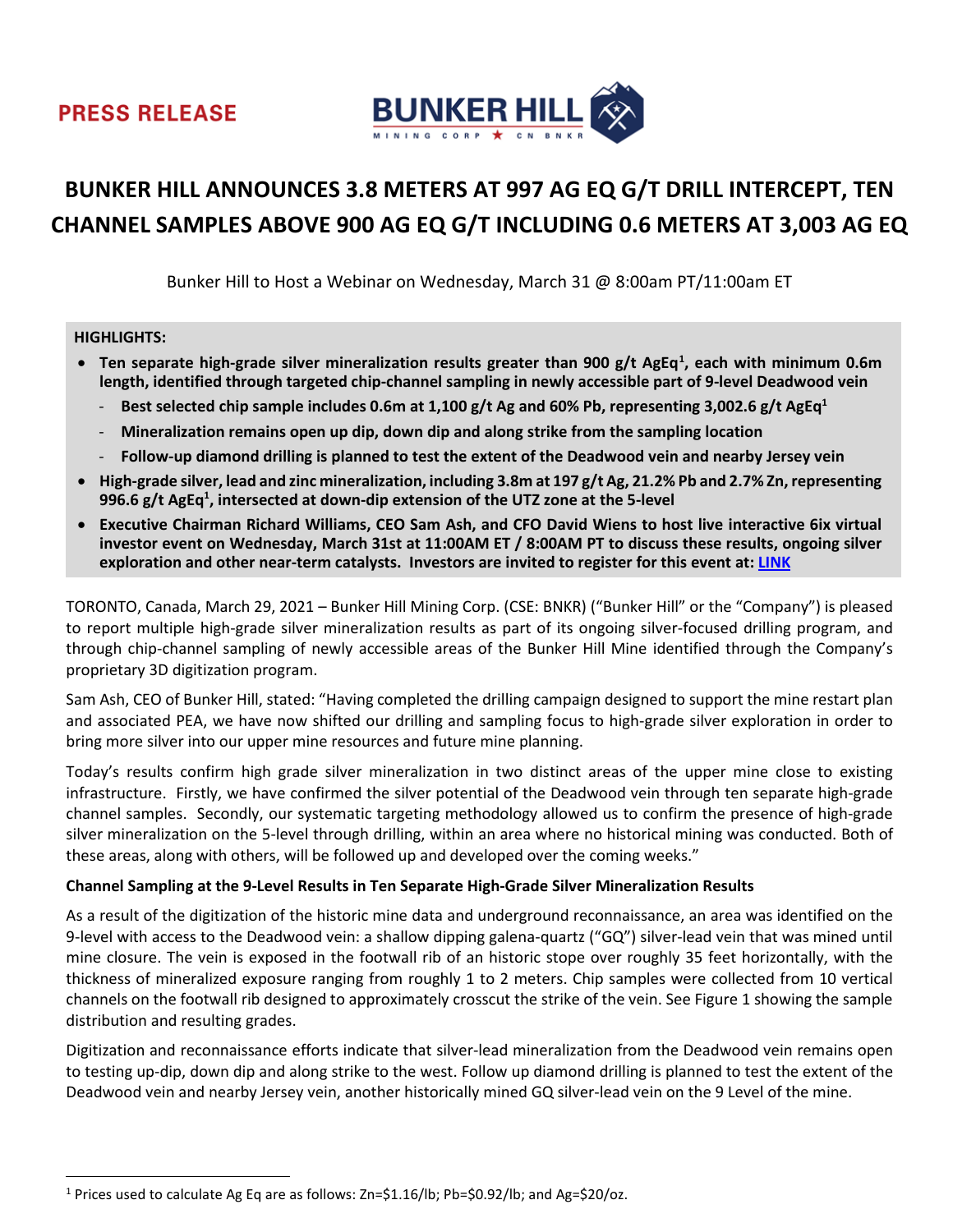## **Figure 1: 090-23-21 Deadwood Vein Stope – Floor 4 Footwall Rib Channel Samples**



Channel sample assays results are presented in the Table 1 below.

## **TABLE 1: CHANNEL SAMPLE ASSAYS**

| Channel        | From         | To  | M   | AgEq g/t | g/t Ag | %Pb  | %Zn |
|----------------|--------------|-----|-----|----------|--------|------|-----|
| 1              | 0            | 0.9 | 0.9 | 317.5    | 56.8   | 8.2  | 0   |
|                | 0.9          | 2.1 | 1.2 | 135.1    | 4      | 4.1  | 0   |
|                |              |     |     |          |        |      |     |
| Channel        | From         | To  | M   | AgEq g/t | g/t Ag | %Pb  | %Zn |
| $\overline{2}$ | 0            | 1.2 | 1.2 | 1156.7   | 497    | 20.9 | 0   |
|                | 1.2          | 2.4 | 1.2 | 69.4     | 4.4    | 2.1  | 0   |
|                |              |     |     |          |        |      |     |
| Channel        | From         | To  | M   | AgEq g/t | g/t Ag | %Pb  | %Zn |
| 3              | $\mathbf{0}$ | 0.6 | 0.6 | 1022.2   | 312    | 22.5 | 0   |
|                | 0.6          | 1.2 | 0.6 | 1618.9   | 940    | 21.5 | 0   |
|                | 1.2          | 1.8 | 0.6 | 161.2    | 21.6   | 4.4  | 0   |
|                |              |     |     |          |        |      |     |
| Channel        | From         | To  | M   | AgEq g/t | g/t Ag | %Pb  | %Zn |
| 4              | 0            | 1.2 | 1.2 | 955      | 336    | 19.6 | 0   |
|                |              |     |     |          |        |      |     |
| Channel        | From         | To  | M   | AgEq g/t | g/t Ag | %Pb  | %Zn |
| 5              | $\Omega$     | 1.2 | 1.2 | 412.4    | 96     | 10   | 0   |
|                | 1.2          | 2.1 | 0.9 | 1199.6   | 549    | 20.6 | 0   |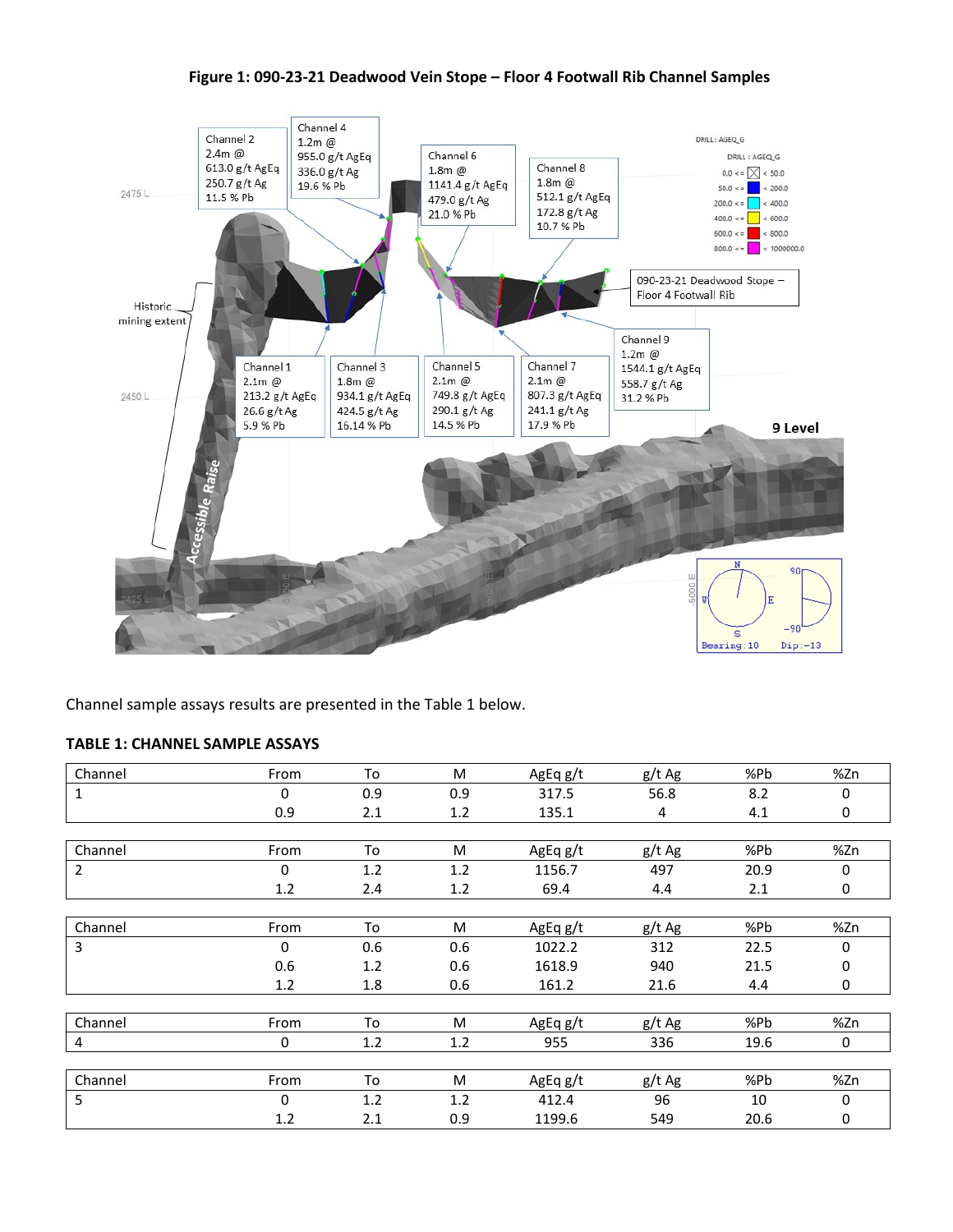| Channel | From         | To  | M   | AgEq g/t | g/t Ag | %Pb  | %Zn |
|---------|--------------|-----|-----|----------|--------|------|-----|
| 6       | $\mathbf{0}$ | 0.9 | 0.9 | 1228.7   | 581    | 20.5 | 0   |
|         | 0.9          | 1.8 | 0.9 | 1054.2   | 377    | 21.4 | 0.1 |
|         |              |     |     |          |        |      |     |
| Channel | From         | To  | M   | AgEq g/t | g/t Ag | %Pb  | %Zn |
| 7       | $\Omega$     | 1.2 | 1.2 | 737      | 206    | 16.8 | 0   |
|         | 1.2          | 2.1 | 0.9 | 901      | 288    | 19.4 | 0   |
|         |              |     |     |          |        |      |     |
| Channel | From         | To  | M   | AgEq g/t | g/t Ag | %Pb  | %Zn |
| 8       | $\mathbf{0}$ | 0.9 | 0.9 | 49.2     | 2.5    | 1.4  | 0.1 |
|         | 0.9          | 1.8 | 0.9 | 975.1    | 343    | 20   | 0   |
|         |              |     |     |          |        |      |     |
| Channel | From         | To  | M   | AgEq g/t | g/t Ag | %Pb  | %Zn |
| 9       | 0            | 0.6 | 0.6 | 85.7     | 17.3   | 2.2  | 0   |
|         | 0.6          | 1.2 | 0.6 | 3002.6   | 1100   | 60.3 | 0   |
|         |              |     |     |          |        |      |     |
| Channel | From         | To  | M   | AgEq g/t | g/t Ag | %Pb  | %Zn |
| 10      | $\mathbf 0$  | 0.6 | 0.6 | 21.3     | 2.6    | 0.6  | 0   |
|         | 0.6          | 1.5 | 0.9 | 40.1     | 20.3   | 0.6  | 0   |

*(Reported widths are actual sampled interval lengths and do not state the true width of the mineralized structure. Samples were taken in a manner to reflect, as closely as possible, true structural width. Prices used to calculate AgEq are as follows: Zn=\$1.16/lb; Pb=\$0.92/lb; and Ag=\$20/oz.)*

# **Drilling at the 5-Level Results in Nearly 4-Meter Intercept at Approximately 1,000 g/t AgEq**

Concurrently, drilling from the 5-level UTZ intersected high-grade silver-lead-zinc mineralization below the UTZ fingers zone, as part of exploring for near-surface silver targets. The Company is excited to report a 3.8m intercept with a grade of 996.6 g/t AgEq, as indicated in Table 2 below. Intercepted mineralization in hole 7069 (see Figure 2 below showing cross-section and Figure 3 below showing drill core) lies near existing rehabilitated infrastructure, providing low-cost access to the zone for mining under Bunker Hill's Phase 1 program of the Rapid Restart Plan. Follow up drilling will explore the extent of the mineralization and increase the understanding of the geology in the area.

The drill results in the table below represent the most recent assay data available since the Company's news release dated February 26, 2021; the Company will continue to report mineralized drill intercepts concurrent with its ongoing exploration program that is currently envisaged to comprise 10,000 to 12,000 feet in 2021.

| 7069      | From | To   | M   | AgEq   | g/t Ag | %Pb  | %Zn |
|-----------|------|------|-----|--------|--------|------|-----|
|           | 44.5 | 48.3 | 3.8 | 996.6  | 197    | 21.2 | 2.7 |
|           |      |      |     |        |        |      |     |
| Including | 45.7 | 46.3 | 0.6 | 706.5  | 164    | 15.3 | 1.5 |
|           | 46.3 | 47.2 | 0.9 | 1491.7 | 350    | 28.6 | 5.9 |
|           | 47.2 | 48.3 | 1.1 | 1462.0 | 310    | 31.8 | 3.7 |
|           |      |      |     |        |        |      |     |
| 7069      | From | To   | M   | AgEq   | g/t Ag | %Pb  | %Zn |
|           | 52.4 | 53.3 | 0.9 | 755.3  | 160    | 15.9 | 2.3 |

## **TABLE 2: HIGH-GRADE SILVER INTERCEPT FROM HOLE 7069**

*(Reported widths are intercepted ore lengths and not true widths, as relationships with intercepted structures and contacts vary. Prices used to calculate AgEq are as follows: Zn=\$1.16/lb, Pb=\$0.92/lb, Ag=\$20/oz.)*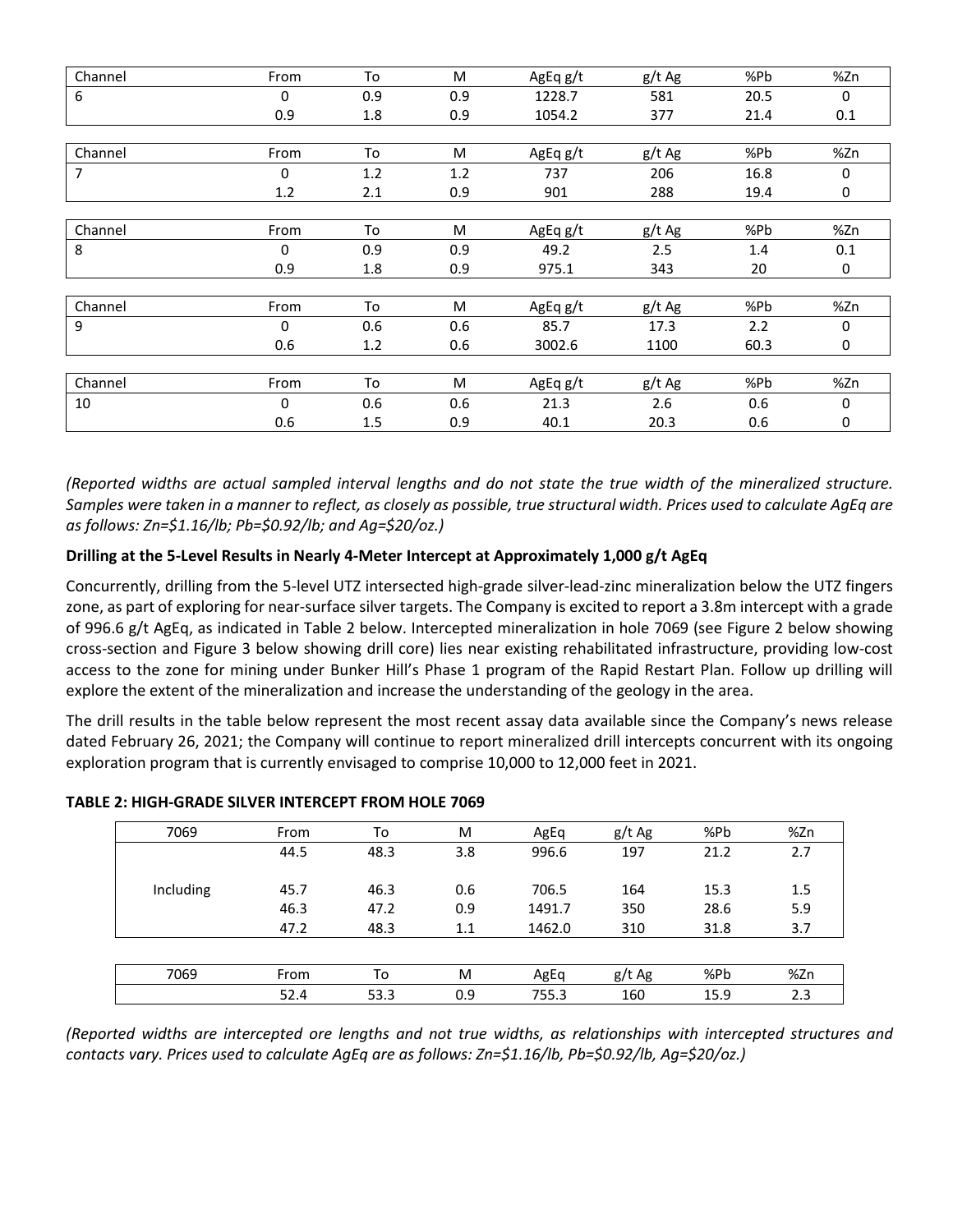*Figure 2: Cross section of hole 7069*



*Figure 3: Drill Core from hole 7069*

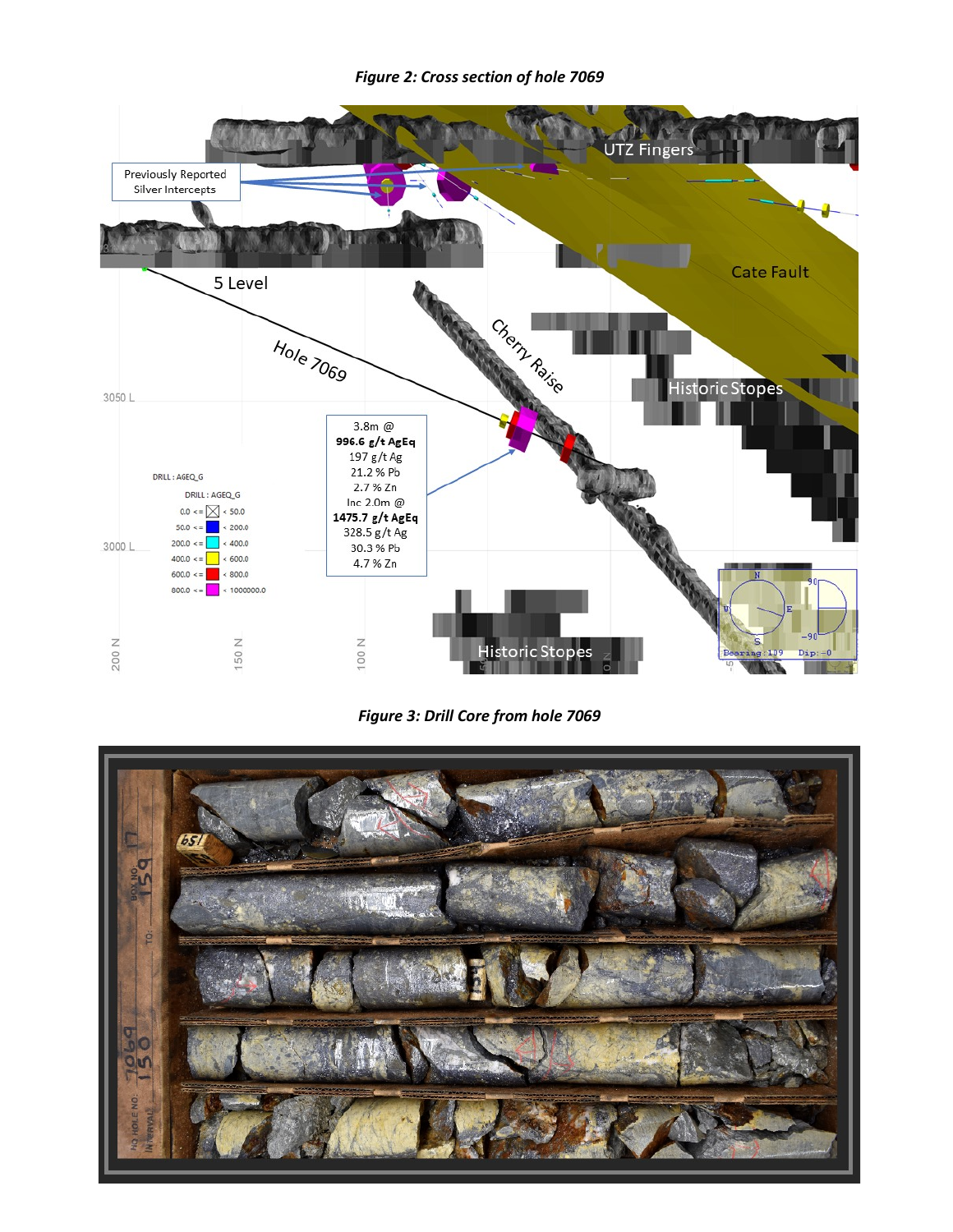The preliminary economic assessment ("PEA"), aimed at assessing the mine's rapid restart potential, remains on track to be published in early Q2 2021.

## **WEBINAR**

**Bunker Hill will host a webinar to discuss the Company's recent results and future exploration plans. The webinar will take place on Wednesday, March 31 at 8:00 am PT/11:00am EST. Management will be available to answer questions following the presentation.**

**To join the webinar, register from this link (also includes dial-in instructions): Link:** <https://6ix.com/event/high-grade-silver-mineralization-results-what-does-this-mean-and-whats-next/>

## **UPCOMING EVENTS**

**Adelaide Capital Idaho Conference** April 8, 2021 @ 12:00pm ET – 4:00pm ET Join Us: [REGISTER NOW](https://us02web.zoom.us/webinar/register/WN_gjdgMiRrQYuIPXYUKgDibQ)

**World Gold Forum** April 13-15, 2021 <https://www.worldgoldforum.com/>

**HC Wainwright Mining Conference** April 19-20, 2021 Join Us: [REGISTER NOW](https://hcwevents.com/mining/)

**121 Mining Investment Americas** April 27-29, 2021 <https://www.weare121.com/121mininginvestment-new-york/>

#### **TECHNICAL INFORMATION**

Chip-channel samples were collected by hand using hammer and chisel perpendicularly across exposed mineralized structures to best represent the true width and nature of the material present. Sample collar locations were surveyed using modern survey techniques to provide positioning of each sample in three-dimensional space. Bunker Hill followed standard quality assurance/quality control ("QA/QC") practices to ensure the integrity of samples through collection, preparation and delivery of samples to the lab. All sample locations have been photographed, with channel traces spray painted to indicate the location and orientation of each sample. Standards of certified reference materials, field duplicates and blanks were inserted as samples shipped with the chip samples to the lab.

The diamond drilling program used HQ-size core. Bunker Hill followed standard QA/QC practices to ensure the integrity of the core and sample preparation through delivery of the samples to the assay lab. The drill core was stored in a secure facility, photographed, logged, split into halves and sampled based on lithologic and mineralogical interpretations. Standards of certified reference materials, field duplicates and blanks were inserted as samples shipped with the core samples to the lab.

American Analytical Services ("AAS") was used to provide analytical services and all results comply with both National Instrument 43-101 – *Standards of Disclosure for Mineral Projects* ("NI 43-101") and industry standards. AAS holds an industry standard ISO 17025:2005 accreditation, specifying general requirements for laboratory performance. AAS is independent from Bunker Hill.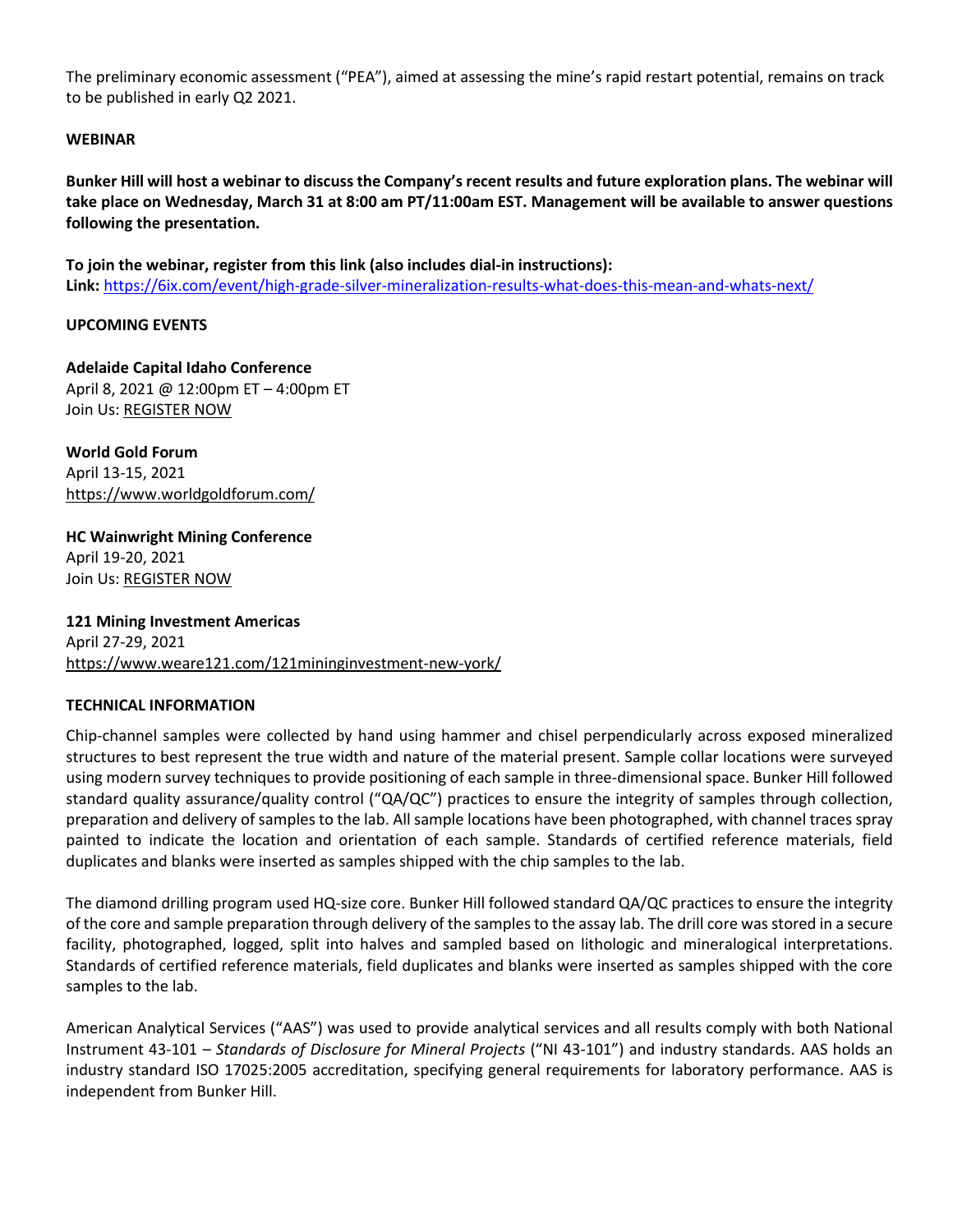#### **QUALIFIED PERSON**

Mr. Scott E. Wilson, CPG, President of Resource Development Associates Inc. and a consultant to the Company, is an independent qualified person as defined by NI 43-101 and is acting as the qualified person for the Company. He has reviewed and approved the technical information summarized in this news release.

#### **ABOUT BUNKER HILL MINING CORP.**

Under new Idaho-based leadership, Bunker Hill Mining Corp. intends to sustainably restart and develop the Bunker Hill Mine as the first step in consolidating a portfolio of North American precious-metal assets with a focus on silver. Information about the Company is available on its website, www.bunkerhillmining.com, or under the Company's profile on SEDAR at [www.sedar.com](http://www.sedar.com/) and on EDGAR at www.sec.gov.

For additional information contact:

Sam Ash, President and Chief Executive Officer +1 208 786 6999 [sa@bunkerhillmining.com](mailto:sa@bunkerhillmining.com)

#### **CAUTIONARY STATEMENTS**

*Certain statements in this news release are forward-looking and involve a number of risks and uncertainties. Such forward-looking statements are within the meaning of that term in Section 27A of the Securities Act of 1933, as amended, and Section 21E of the Securities Exchange Act of 1934, as amended, as well as within the meaning of the phrase 'forward-looking information' in the Canadian Securities Administrators' National Instrument 51-102 – Continuous Disclosure Obligations. Forward-looking statements are not comprised of historical facts. Forward-looking statements include estimates and statements that describe the Company's future plans, objectives or goals, including words to the effect that the Company or management expects a stated condition or result to occur. Forward-looking statements may be identified by terminology such as "may", "will", "could", "should", "expect", "plan", "anticipate", "believe", "intend", "estimate", "projects", "predict", "potential", "continue" or other similar expressions concerning matters that are not historical facts.*

*Since forward-looking statements are based on assumptions and address future events and conditions, by their very nature they involve inherent risks and uncertainties. Although these statements are based on information currently available to the Company, the Company provides no assurance that actual results will meet management's expectations. Risks, uncertainties and other factors involved with forward-looking information could cause actual events, results, performance, prospects and opportunities to differ materially from those expressed or implied by such forward-looking information. The key risks and uncertainties include, but are not limited to: local and global political and economic conditions; governmental and regulatory requirements and actions by governmental authorities, including changes in government policy, government ownership requirements, changes in environmental, tax and other laws or regulations and the interpretation thereof; developments with respect to the coronavirus disease 2019 ("COVID-19") pandemic, including the duration, severity and scope of the pandemic and potential impacts on mining operations; and other risk factors detailed from time to time in the Company's reports filed on SEDAR and EDGAR.*

*Forward-looking information and statements in this news release include statements concerning, among other things: the Company's intention to conduct follow up drilling to test the extent of the Deadwood vein and nearby Jersey vein; the Company's intention to conduct follow up drilling from the 5-level of the mine to explore the extent of the mineralization and increase the understanding of the geology in the area; the timing for publishing the PEA aimed at assessing the mine's rapid restart potential; and the Company's intentions regarding its objectives, goals or future plans and statements. Factors that could cause actual results to differ materially from such forward-looking information*  include, but are not limited to: the ability to predict and counteract the effects of COVID-19 on the business of the *Company, including but not limited to the effects of COVID-19 on the price of commodities, capital market conditions, restriction on labor and international travel and supply chains; failure to identify mineral resources; failure to convert*